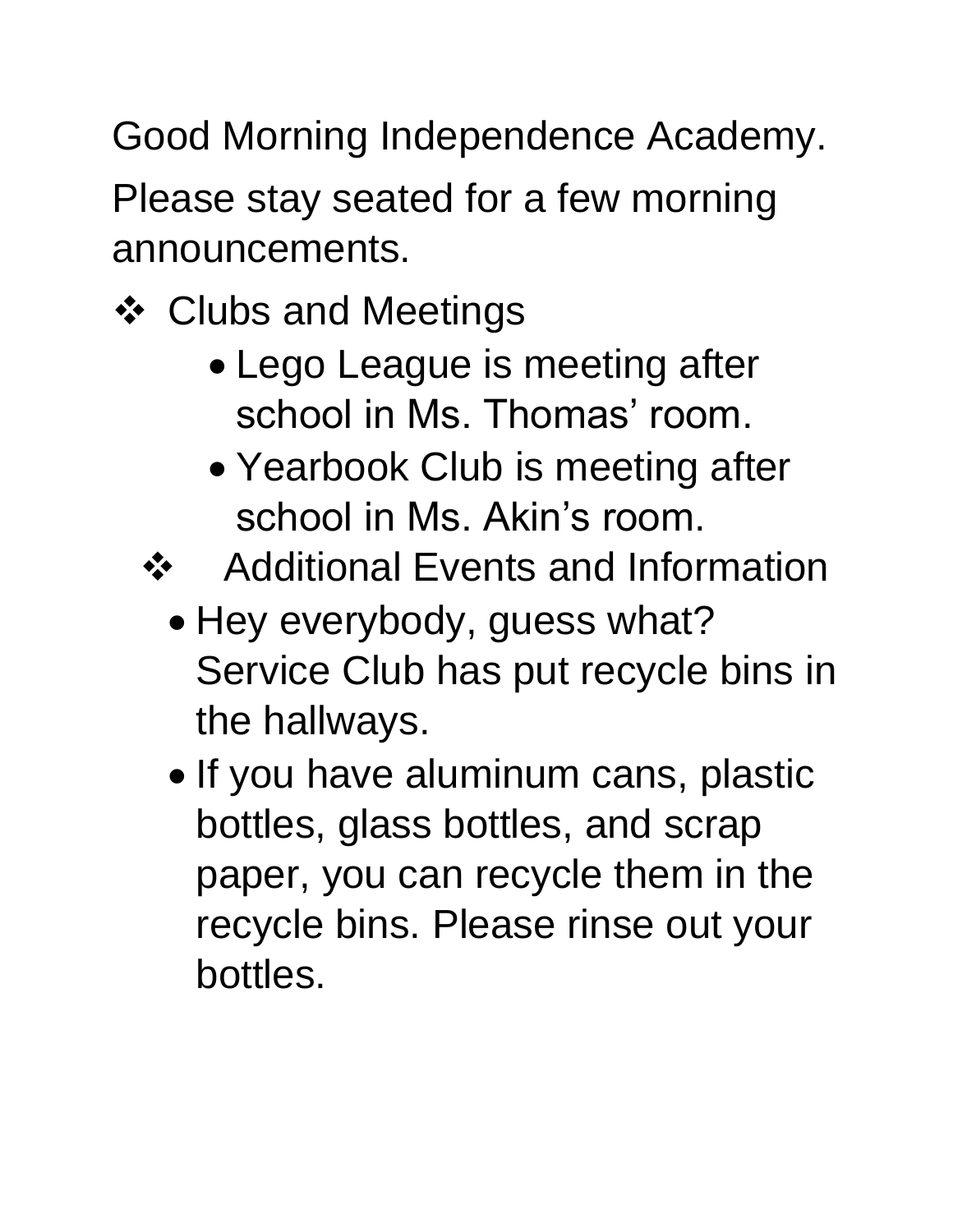- The boys' basketball team has their first game tonight at Grand Mesa Middle School, at 5:45.
- Continuing the IACS Spirit Week, tomorrow is Twin Day, you and your bestie can come dressed alike.
- Wednesday is Disney Day, if you're not a big Disney fan, you can dress like another favorite character.
- **❖** Growth Mindset Message
	- Today's growth mindset message is a quote from Frank Zappa.The quote is "The mind is like a parachute, it doesn't work if it is not open."
	- In other words, a fixed mindset will not get as much done as a growth mindset.